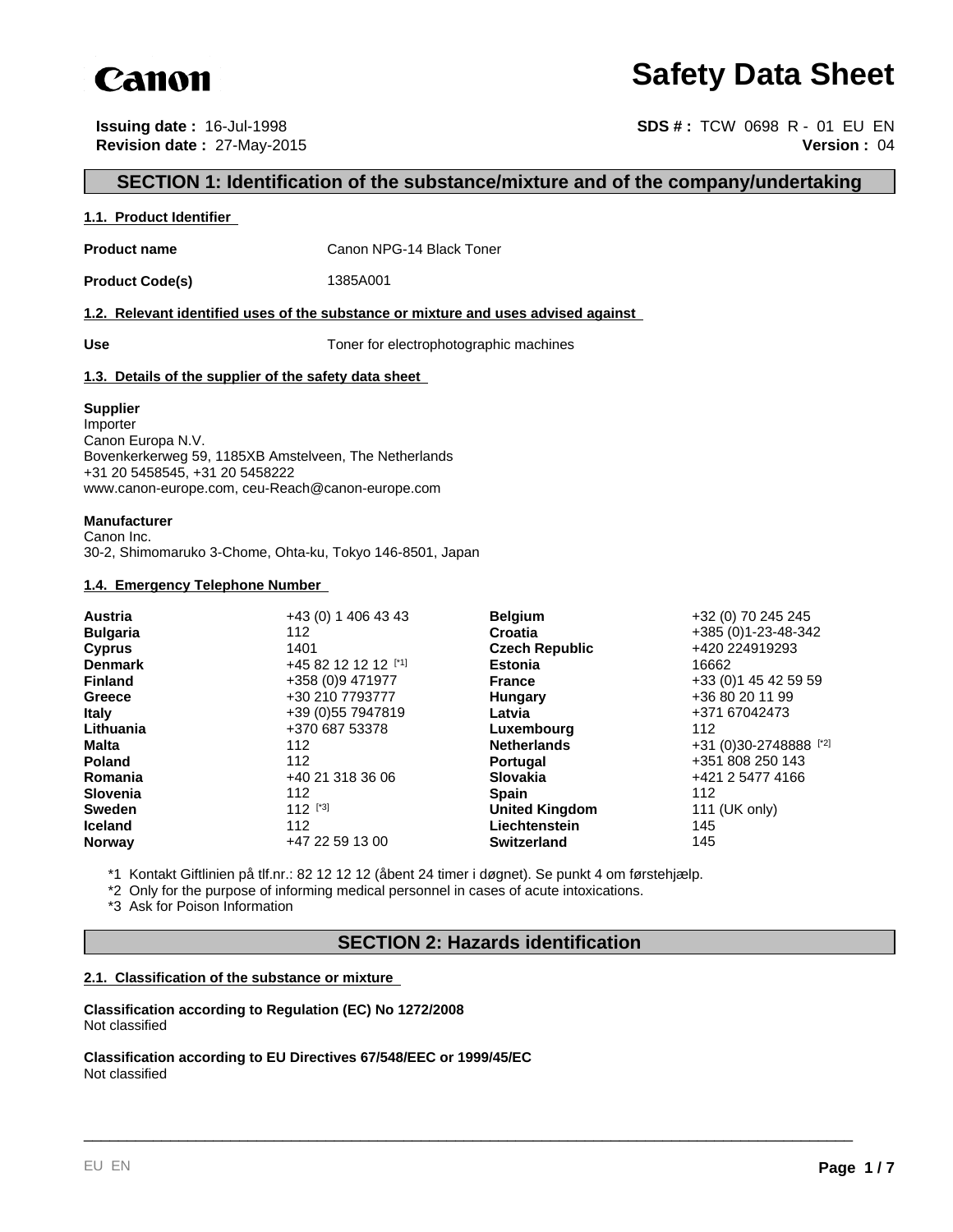#### **2.2. Label Elements**

**Labelling according to Regulation (EC) No 1272/2008** Not required

**Hazard pictograms** Not required

**Signal word** Not required

**Hazard statements** Not required

**Precautionary Statements - EU (§28, 1272/2008)** Not required

**Other Information** None

#### **2.3. Other Hazards**

None

# **SECTION 3: Composition/information on ingredients**

\_\_\_\_\_\_\_\_\_\_\_\_\_\_\_\_\_\_\_\_\_\_\_\_\_\_\_\_\_\_\_\_\_\_\_\_\_\_\_\_\_\_\_\_\_\_\_\_\_\_\_\_\_\_\_\_\_\_\_\_\_\_\_\_\_\_\_\_\_\_\_\_\_\_\_\_\_\_\_\_\_\_\_\_\_\_\_\_\_

#### **3.2. Mixtures**

| <b>Chemical name</b>          | CAS-No    | <b>EC-No</b> | <b>REACH registration</b><br>number | l Weiaht % l | <b>Classification</b><br>(67/548) | Indication of<br>danger | <b>Classification (Reg.)</b><br>1272/2008) |
|-------------------------------|-----------|--------------|-------------------------------------|--------------|-----------------------------------|-------------------------|--------------------------------------------|
| Styrene acrylate<br>copolymer | CBI       | CBI          | None                                | $45 - 55$    | <b>INone</b>                      | lNone                   | None                                       |
| Iron oxide                    | 1317-61-9 |              | 215-277-5 01-2119457646-28-xxxx     | $40 - 50$    | <b>None</b>                       | <b>INone</b>            | None                                       |

# **SECTION 4: First aid measures**

#### **4.1. Description of first aid measures**

| <b>Inhalation</b>                                                | Move to fresh air. Get medical attention immediately if symptoms occur.                                             |
|------------------------------------------------------------------|---------------------------------------------------------------------------------------------------------------------|
| Ingestion                                                        | Rinse mouth. Drink 1 or 2 glasses of water. Get medical attention immediately if symptoms<br>occur.                 |
| <b>Skin Contact</b>                                              | Wash off immediately with soap and plenty of water. Get medical attention immediately if<br>symptoms occur.         |
| <b>Eye Contact</b>                                               | Flush with plenty of water. Get medical attention immediately if symptoms occur.                                    |
| 4.2. Most important symptoms and effects, both acute and delayed |                                                                                                                     |
| <b>Inhalation</b>                                                | None under normal use. Exposure to excessive amounts of dust may cause physical<br>irritation to respiratory tract. |
| Ingestion                                                        | None under normal use.                                                                                              |
| <b>Skin Contact</b>                                              | None under normal use.                                                                                              |
| <b>Eye Contact</b>                                               | None under normal use. May cause slight irritation.                                                                 |
|                                                                  |                                                                                                                     |

\_\_\_\_\_\_\_\_\_\_\_\_\_\_\_\_\_\_\_\_\_\_\_\_\_\_\_\_\_\_\_\_\_\_\_\_\_\_\_\_\_\_\_\_\_\_\_\_\_\_\_\_\_\_\_\_\_\_\_\_\_\_\_\_\_\_\_\_\_\_\_\_\_\_\_\_\_\_\_\_\_\_\_\_\_\_\_\_\_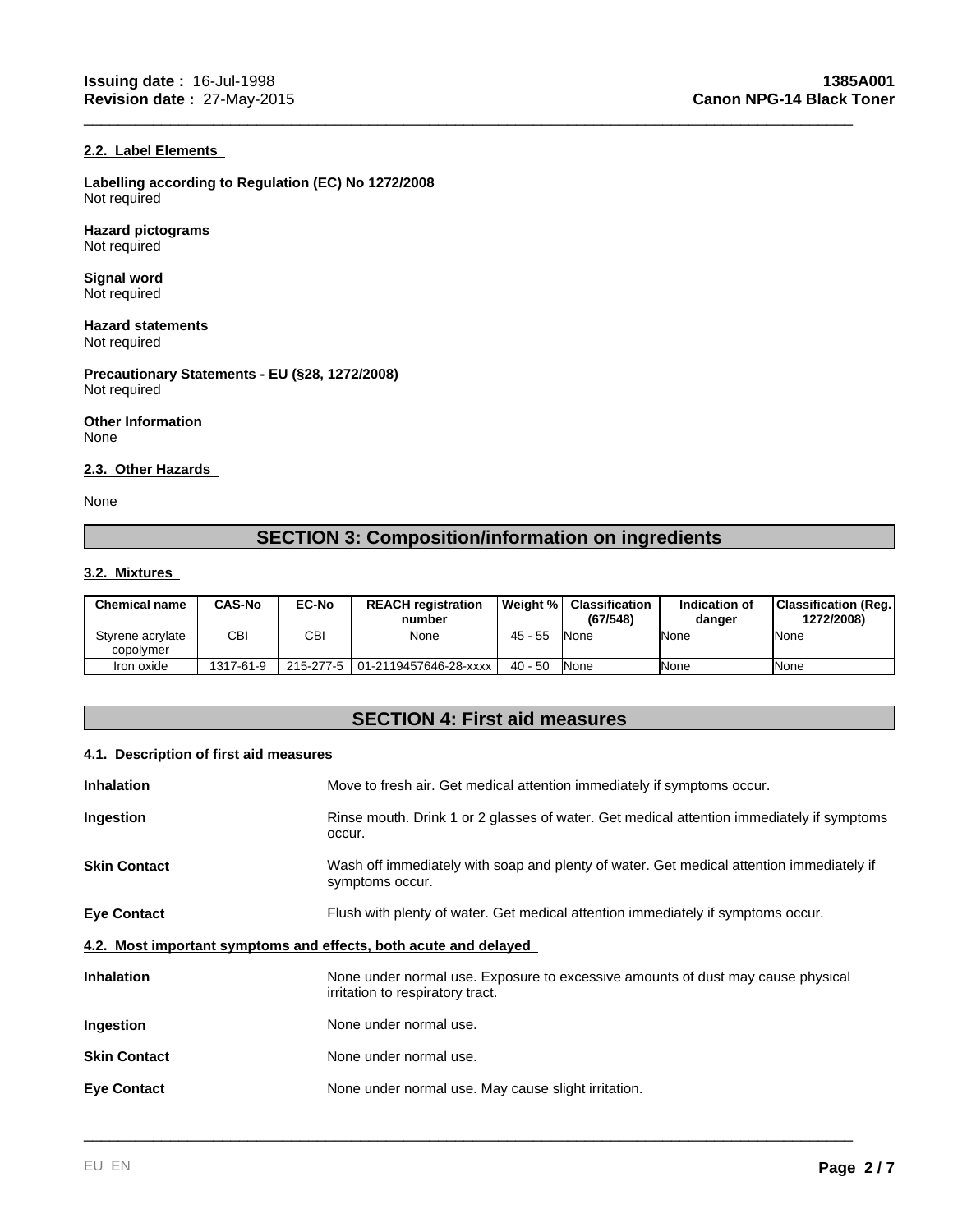**Chronic Effects** None under normal use. Prolonged inhalation of excessive amounts of dust may cause lung damage.

\_\_\_\_\_\_\_\_\_\_\_\_\_\_\_\_\_\_\_\_\_\_\_\_\_\_\_\_\_\_\_\_\_\_\_\_\_\_\_\_\_\_\_\_\_\_\_\_\_\_\_\_\_\_\_\_\_\_\_\_\_\_\_\_\_\_\_\_\_\_\_\_\_\_\_\_\_\_\_\_\_\_\_\_\_\_\_\_\_

#### **4.3. Indication of any immediate medical attention and special treatment needed**

None

# **SECTION 5: Firefighting measures**

#### **5.1. Extinguishing media**

**Suitable extinguishing media** Use CO2, dry chemical, or foam, Water.

#### **Unsuitable extinguishing media** None

#### **5.2. Special hazards arising from the substance or mixture**

### **Special Hazard**

May form explosive mixtures with air.

#### **Hazardous combustion products** Carbon dioxide (CO 2), Carbon monoxide (CO)

#### **5.3. Advice for firefighters**

#### **Special protective equipment for fire-fighters** None

#### **SECTION 6: Accidental release measures**

# **6.1. Personal precautions, protective equipment and emergency procedures**

Avoid breathing dust. Avoid contact with skin, eyes and clothing.

#### **6.2. Environmental Precautions**

Keep out of waterways.

#### **6.3. Methods and material for containment and cleaning up**

Clean up promptly by scoop or vacuum. If a vacuum cleaner is used, be sure to use a model with dust explosion safety measures. May form explosive mixtures with air.

#### **6.4. Reference to other sections**

None

# **SECTION 7: Handling and storage**

#### **7.1. Precautions for safe handling**

Avoid breathing dust. Avoid contact with skin, eyes and clothing. Clean contaminated surface thoroughly. Use only with adequate ventilation.

\_\_\_\_\_\_\_\_\_\_\_\_\_\_\_\_\_\_\_\_\_\_\_\_\_\_\_\_\_\_\_\_\_\_\_\_\_\_\_\_\_\_\_\_\_\_\_\_\_\_\_\_\_\_\_\_\_\_\_\_\_\_\_\_\_\_\_\_\_\_\_\_\_\_\_\_\_\_\_\_\_\_\_\_\_\_\_\_\_

#### **7.2. Conditions for safe storage, including any incompatibilities**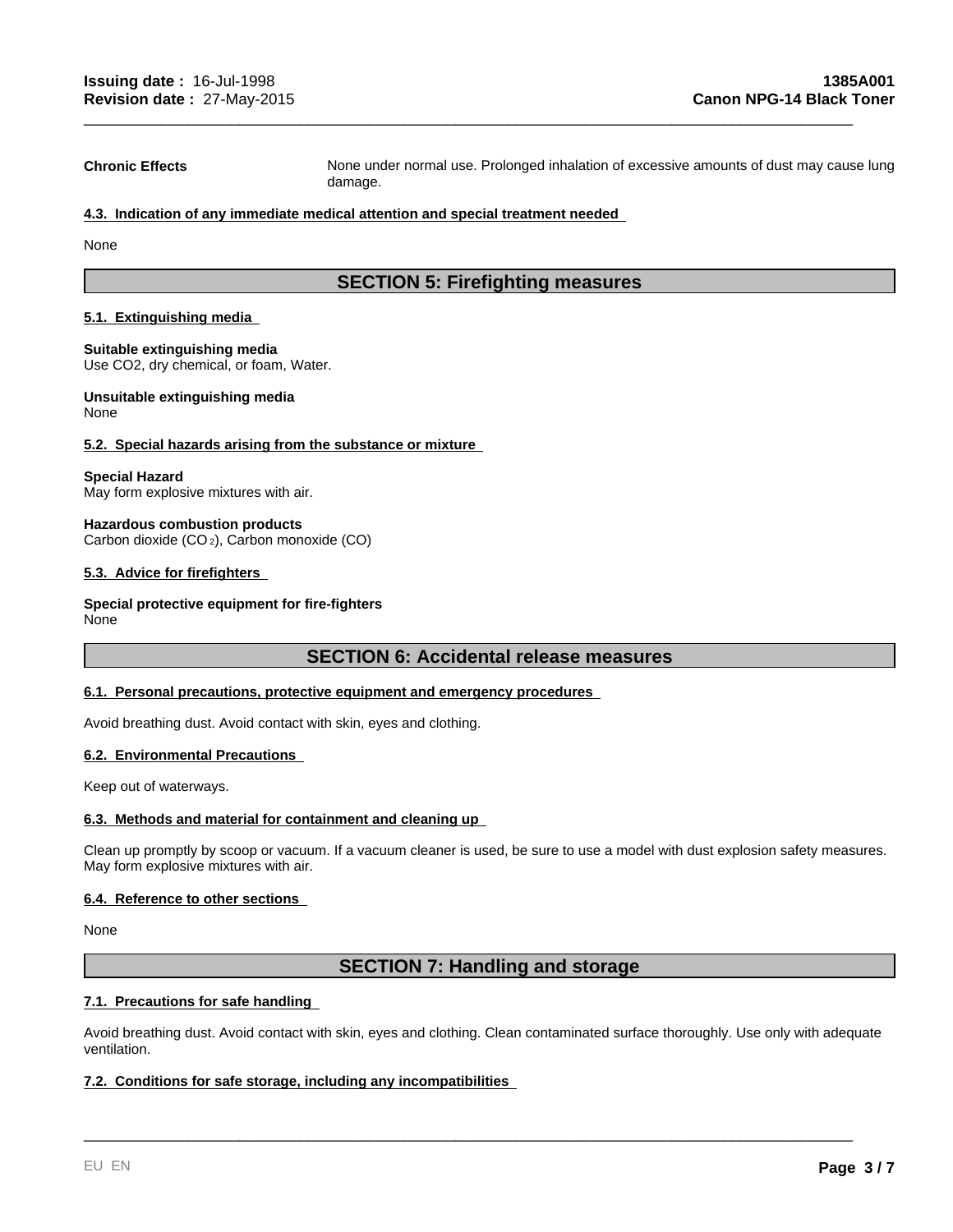Keep in a dry, cool and well-ventilated place. Keep out of the reach of children. Incompatible with oxidizing agents.

#### **7.3. Specific end uses**

Toner for electrophotographic machines. Obtain special instructions before use.

# **SECTION 8: Exposure controls/personal protection**

\_\_\_\_\_\_\_\_\_\_\_\_\_\_\_\_\_\_\_\_\_\_\_\_\_\_\_\_\_\_\_\_\_\_\_\_\_\_\_\_\_\_\_\_\_\_\_\_\_\_\_\_\_\_\_\_\_\_\_\_\_\_\_\_\_\_\_\_\_\_\_\_\_\_\_\_\_\_\_\_\_\_\_\_\_\_\_\_\_

#### **8.1. Control parameters**

#### **Exposure Limits**

| <b>Chemical name</b>    | <b>EU OEL</b>                    | <b>Austria</b> | <b>Belgium</b> | <b>Bulgaria</b>                                                                    | <b>Cyprus</b> |
|-------------------------|----------------------------------|----------------|----------------|------------------------------------------------------------------------------------|---------------|
| Iron oxide<br>1317-61-9 | None                             | None           | None           | TWA: $5.0 \text{ mg/m}^3$<br>TWA: $6.0 \text{ mg/m}^3$ dust,<br>inhalable fraction | None          |
| <b>Chemical name</b>    | <b>Czech Republic</b>            | <b>Denmark</b> | <b>Finland</b> | <b>France</b>                                                                      | Germany       |
| Iron oxide<br>1317-61-9 | TWA: 10.0 mg/m <sup>3</sup> dust | None           | None           | None                                                                               | None          |
| <b>Chemical name</b>    | <b>Poland</b>                    | Portugal       | Romania        | <b>Slovakia</b>                                                                    | <b>Spain</b>  |
| Iron oxide<br>1317-61-9 | None                             | None           | None           | TWA: 4 $mg/m3$ total<br>aerosol                                                    | None          |

#### **8.2. Exposure controls**

**Appropriate engineering controls** None under normal use conditions.

#### **Individual protection measures, such as personal protective equipment**

| <b>Eve/face Protection</b>    | Not required under normal use. |
|-------------------------------|--------------------------------|
| <b>Skin Protection</b>        | Not required under normal use. |
| <b>Respiratory Protection</b> | Not required under normal use. |
| <b>Thermal hazards</b>        | Not Applicable                 |

# **SECTION 9: Physical and chemical properties**

\_\_\_\_\_\_\_\_\_\_\_\_\_\_\_\_\_\_\_\_\_\_\_\_\_\_\_\_\_\_\_\_\_\_\_\_\_\_\_\_\_\_\_\_\_\_\_\_\_\_\_\_\_\_\_\_\_\_\_\_\_\_\_\_\_\_\_\_\_\_\_\_\_\_\_\_\_\_\_\_\_\_\_\_\_\_\_\_\_

#### **9.1. Information on basic physical and chemical properties**

| Appearance                             | Black; powder                        |
|----------------------------------------|--------------------------------------|
| Odor                                   | Slight odor                          |
| <b>Odor threshold</b>                  | No data available                    |
| рH                                     | Not Applicable                       |
| Melting/Freezing point (°C)            | 100-150 (Softening point)            |
| Boiling Point/Range (°C)               | Not Applicable                       |
| Flash Point (°C)                       | Not Applicable                       |
| <b>Evaporation Rate</b>                | Not Applicable                       |
| Flammability (solid, gas)              | Not flammable; estimated             |
| <b>Flammability Limits in Air</b>      |                                      |
| <b>Upper Flammability Limit</b>        | Not Applicable                       |
| Lower Flammability Limit               | Not Applicable                       |
| Vapor pressure                         | Not Applicable                       |
| <b>Vapor Density</b>                   | Not Applicable                       |
| <b>Relative density</b>                | $1.4 - 1.8$                          |
| Solubility(ies)                        | Organic solvent; partly soluble      |
| Partition coefficient: n-octanol/water | Not Applicable                       |
| Autoignition Temperature (°C)          | No data available                    |
| Decomposition Temperature (°C)         | > 200                                |
| Viscosity (mPa s)                      | Not Applicable                       |
| <b>Explosive properties</b>            | May form explosive mixtures with air |
| <b>Oxidizing properties</b>            | No data available                    |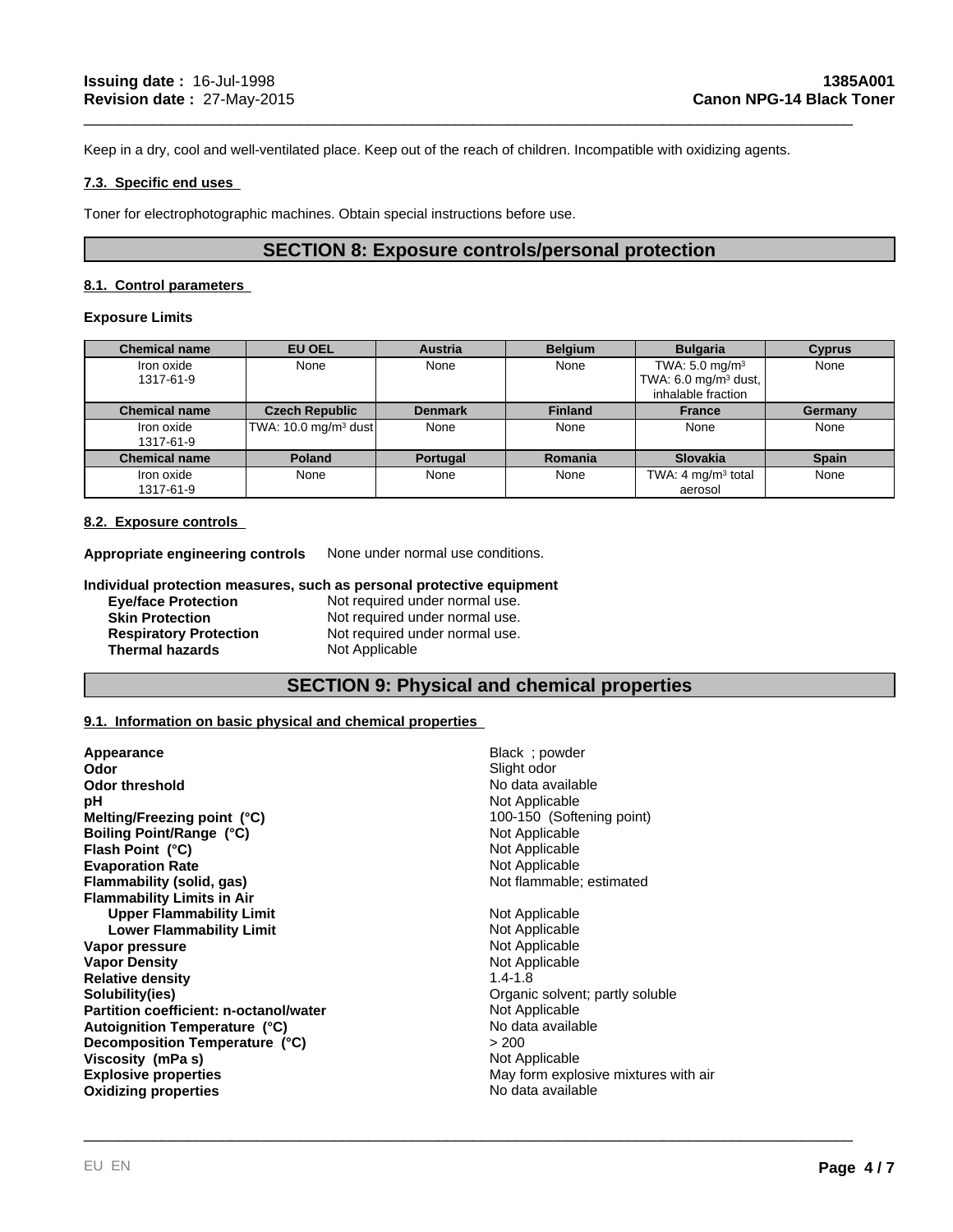#### **9.2. Other Information**

No data available

# **SECTION 10: Stability and reactivity**

\_\_\_\_\_\_\_\_\_\_\_\_\_\_\_\_\_\_\_\_\_\_\_\_\_\_\_\_\_\_\_\_\_\_\_\_\_\_\_\_\_\_\_\_\_\_\_\_\_\_\_\_\_\_\_\_\_\_\_\_\_\_\_\_\_\_\_\_\_\_\_\_\_\_\_\_\_\_\_\_\_\_\_\_\_\_\_\_\_

#### **10.1. Reactivity**

None

#### **10.2. Chemical stability**

Stable

#### **10.3. Possibility of Hazardous Reactions**

None

#### **10.4. Conditions to Avoid**

None

#### **10.5. Incompatible materials**

Acids, Bases, Oxidizing agents, Reducing agents.

#### **10.6. Hazardous Decomposition Products**

Carbon dioxide (CO 2), Carbon monoxide (CO)

# **SECTION 11: Toxicological information**

#### **11.1. Information on toxicological effects**

| <b>Acute toxicity</b>             | $LD50 > 5000$ mg/kg (Ingestion)                                                                                                                                                                                                                                                                                                                                                                                                                                                                                                                                                                                                                 |
|-----------------------------------|-------------------------------------------------------------------------------------------------------------------------------------------------------------------------------------------------------------------------------------------------------------------------------------------------------------------------------------------------------------------------------------------------------------------------------------------------------------------------------------------------------------------------------------------------------------------------------------------------------------------------------------------------|
| <b>Skin corrosion/irritation</b>  | Non-irritant                                                                                                                                                                                                                                                                                                                                                                                                                                                                                                                                                                                                                                    |
| Serious eye damage/eye irritation | Transient slight conjunctival irritation only.                                                                                                                                                                                                                                                                                                                                                                                                                                                                                                                                                                                                  |
| <b>Sensitization</b>              | Non-sensitizing                                                                                                                                                                                                                                                                                                                                                                                                                                                                                                                                                                                                                                 |
| <b>Germ cell mutagenicity</b>     | Ames Test (S. typhimurium): Negative                                                                                                                                                                                                                                                                                                                                                                                                                                                                                                                                                                                                            |
| Carcinogenicity                   | No data available                                                                                                                                                                                                                                                                                                                                                                                                                                                                                                                                                                                                                               |
| <b>Reproductive Toxicity</b>      | No data available                                                                                                                                                                                                                                                                                                                                                                                                                                                                                                                                                                                                                               |
| STOT - single exposure            | No data available                                                                                                                                                                                                                                                                                                                                                                                                                                                                                                                                                                                                                               |
| <b>STOT - repeated exposure</b>   | Muhle et al. reported pulmonary response upon chronic inhalation exposure in rats to a<br>toner enriched in respirable-sized particles compared to commercial toner. No pulmonary<br>change was found at 1 $mg/m3$ which is most relevant to potential human exposure. A<br>minimal to mild degree of fibrosis was noted in 22% of the animals at 4 mg/m <sup>3</sup> , and a mild<br>to moderate degree of fibrosis was observed in 92% of the animals at 16 mg/m <sup>3</sup> .<br>These findings are attributed to "lung overloading", a generic response to excessive<br>amounts of any dust retained in the lung for a prolonged interval. |

\_\_\_\_\_\_\_\_\_\_\_\_\_\_\_\_\_\_\_\_\_\_\_\_\_\_\_\_\_\_\_\_\_\_\_\_\_\_\_\_\_\_\_\_\_\_\_\_\_\_\_\_\_\_\_\_\_\_\_\_\_\_\_\_\_\_\_\_\_\_\_\_\_\_\_\_\_\_\_\_\_\_\_\_\_\_\_\_\_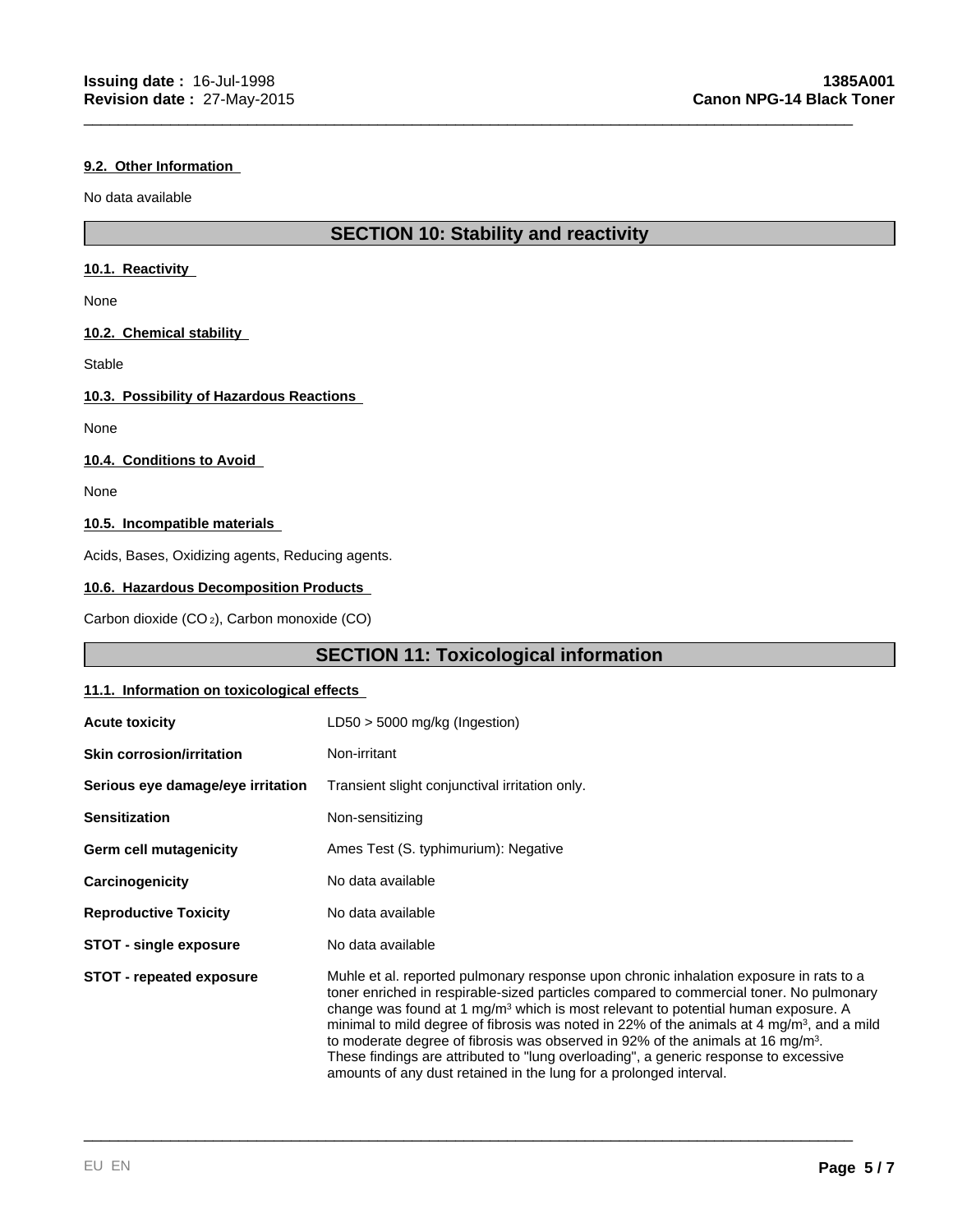**Aspiration hazard** No data available

**Other Information** No data available

# **SECTION 12: Ecological information**

\_\_\_\_\_\_\_\_\_\_\_\_\_\_\_\_\_\_\_\_\_\_\_\_\_\_\_\_\_\_\_\_\_\_\_\_\_\_\_\_\_\_\_\_\_\_\_\_\_\_\_\_\_\_\_\_\_\_\_\_\_\_\_\_\_\_\_\_\_\_\_\_\_\_\_\_\_\_\_\_\_\_\_\_\_\_\_\_\_

#### **12.1. Toxicity**

**Ecotoxicity effects** Fish, 96h LC50 > 100 mg/l

Crustaceans, 48h EC50 > 100 mg/l Algae, ErC50(0-72h) > 100 mg/l

#### **12.2. Persistence and degradability**

No data available

### **12.3. Bioaccumulative potential**

No data available

#### **12.4. Mobility in soil**

No data available

#### **12.5. Results of PBT and vPvB assessment**

This preparation contains no substance considered to be persistent, bioaccumulating nor toxic (PBT). This preparation contains no substance considered to be very persistent nor very bioaccumulating (vPvB).

#### **12.6. Other adverse effects**

No data available

# **SECTION 13: Disposal considerations**

#### **13.1. Waste treatment methods**

DO NOT put toner or a toner container into fire. Heated toner may cause severe burns. DO NOT dispose of a toner container in a plastic crusher. Use a facility with dust explosion prevention measures. Finely dispersed particles form explosive mixtures with air. Dispose of in accordance with local regulations.

| <b>SECTION 14: Transport information</b>                                                   |                                                |  |  |
|--------------------------------------------------------------------------------------------|------------------------------------------------|--|--|
| 14.1. UN number                                                                            | None                                           |  |  |
| 14.2. UN Proper Shipping Name                                                              | None                                           |  |  |
| 14.3. Transport Hazard Class                                                               | None                                           |  |  |
| 14.4. Packing Group                                                                        | None                                           |  |  |
| 14.5. Environmental Hazards                                                                | No special environmental precautions required. |  |  |
| 14.6. Special Precautions for users                                                        | None                                           |  |  |
| A A T . There are not be truthered a send by a true for the state of A bet A well as below |                                                |  |  |

\_\_\_\_\_\_\_\_\_\_\_\_\_\_\_\_\_\_\_\_\_\_\_\_\_\_\_\_\_\_\_\_\_\_\_\_\_\_\_\_\_\_\_\_\_\_\_\_\_\_\_\_\_\_\_\_\_\_\_\_\_\_\_\_\_\_\_\_\_\_\_\_\_\_\_\_\_\_\_\_\_\_\_\_\_\_\_\_\_

14.7. Transport in bulk according to Annex II of Not Applicable **MARPOL 73/78 and the IBC Code**